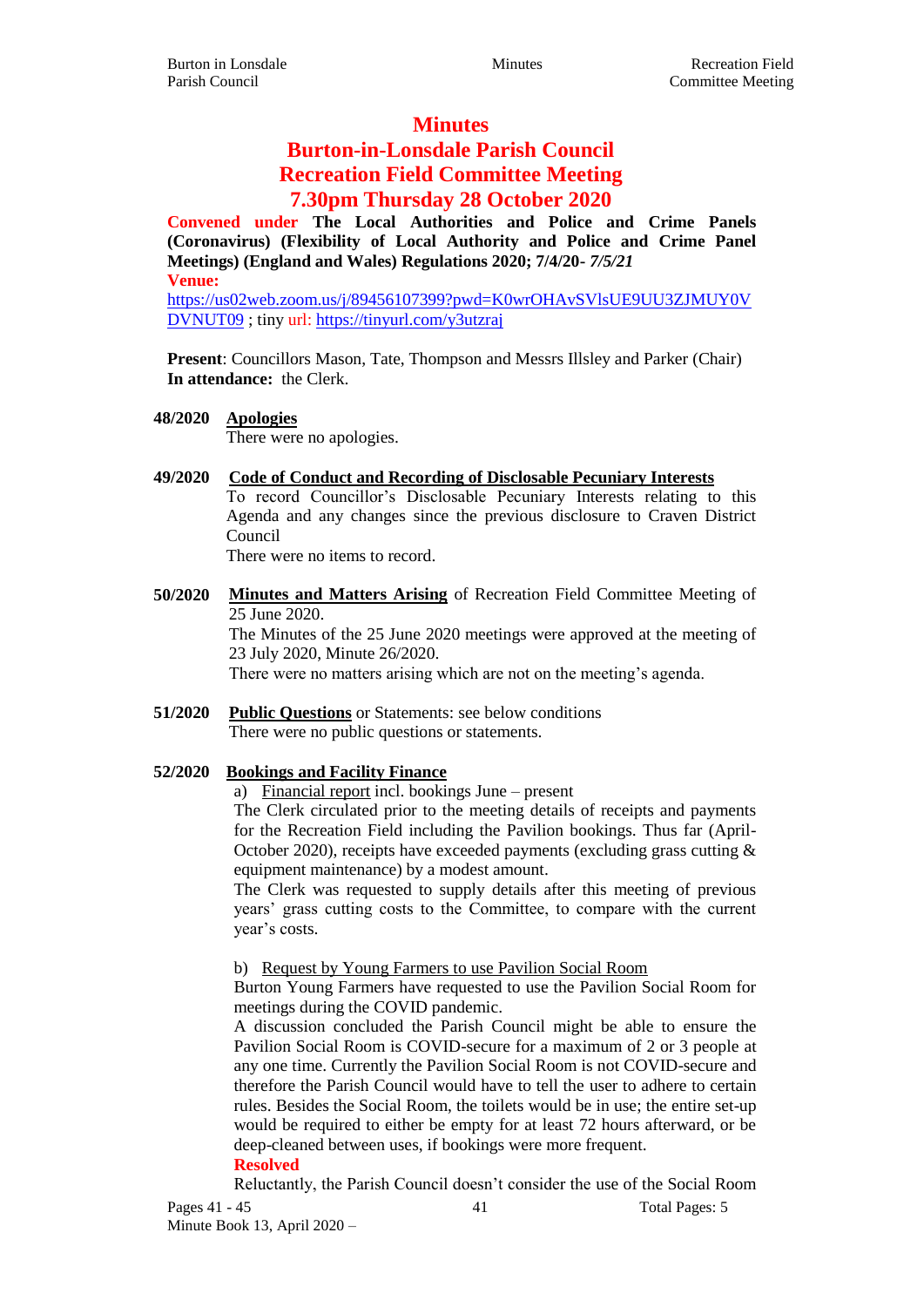appropriate for Young Farmers' social meetings at the moment as the facility is not set up to support a COVID-secure environment. However, if Young Farmers wish to conduct meetings under a particular set-up, this could be discussed. Young Farmers' committee meetings rather than social events would be considered.

#### **Resolved**

Clerk to draft a response to Young Farmers' request for the Committee's consideration.

#### c) Caton Terriers: proposed formal agreement re bookings

Cllr Thompson has not yet had a discussion with the organiser; however, he would like to discuss the relationship between the Parish Council and Caton Terriers with the organiser.

#### **Resolved**

The Chairman (Ian Parker) and Cllr Thompson to discuss terms of use with Caton Terriers at the earliest opportunity.

Cllr Thompson also informed the meeting that the organisation is likely to change its name in the near future to (say) Lonsdale Terriers with a view to attracting a wider membership to expand the club.

#### **53/2020 Parish Council Payments**

Payment of budgeted and non-budgeted items.

The following items were presented for payment:

| D/D  | Octopus Energy re August energy pavilion                                                        | 13.63    |
|------|-------------------------------------------------------------------------------------------------|----------|
| 2466 | J Hartley & Sons (grass cutting, August 2020)                                                   | 550.00   |
| 2467 | S. Dent (grass cutting, The Orchard Sep 2020)<br>The Play Inspection Company Ltd (annual safety | 76.00    |
| 2468 | inspection)                                                                                     | 120.00   |
| 2469 | M Illsley (maintenance items re play equipment, seats)                                          | 35.85    |
| 2470 | S Gregory (Oct salary, expenses)                                                                | 294.95   |
| D/D  | PWLB loan repayment re street lighting                                                          | 938.88   |
| 2471 | Richard Simmonds (pavilion window cleaning)                                                     | 17.00    |
| 2472 | Fenland Leisure Products Ltd safety mats outdoor gym                                            | 177.60   |
| 2473 | C Edmondson; pavilion cleaning                                                                  | 40.00    |
| 2474 | I R Thompson (refund part of monthly ZOOM subs)                                                 | 6.49     |
|      |                                                                                                 | 2,270.40 |

Proposed Cllr. Mason, seconded Cllr. Tate and **Resolved**

All items to be paid, except cheque 2467, pending clarification of the arrangement with Burton Pals with Trowels; the Parish Council had donated £200 toward grass cutting in 2020, on the understanding the remaining costs would be borne by Pals with Trowels. The matter will be considered at the full council meeting in November.

#### **54/2020 Maintenance**

a) Facility Risk Assessments

A discussion concluded the Parish Council should have a risk assessment regarding COVID security in place for the Recreation Field facilities.

An updated government document dated 13 October is a useful reference for the current situation.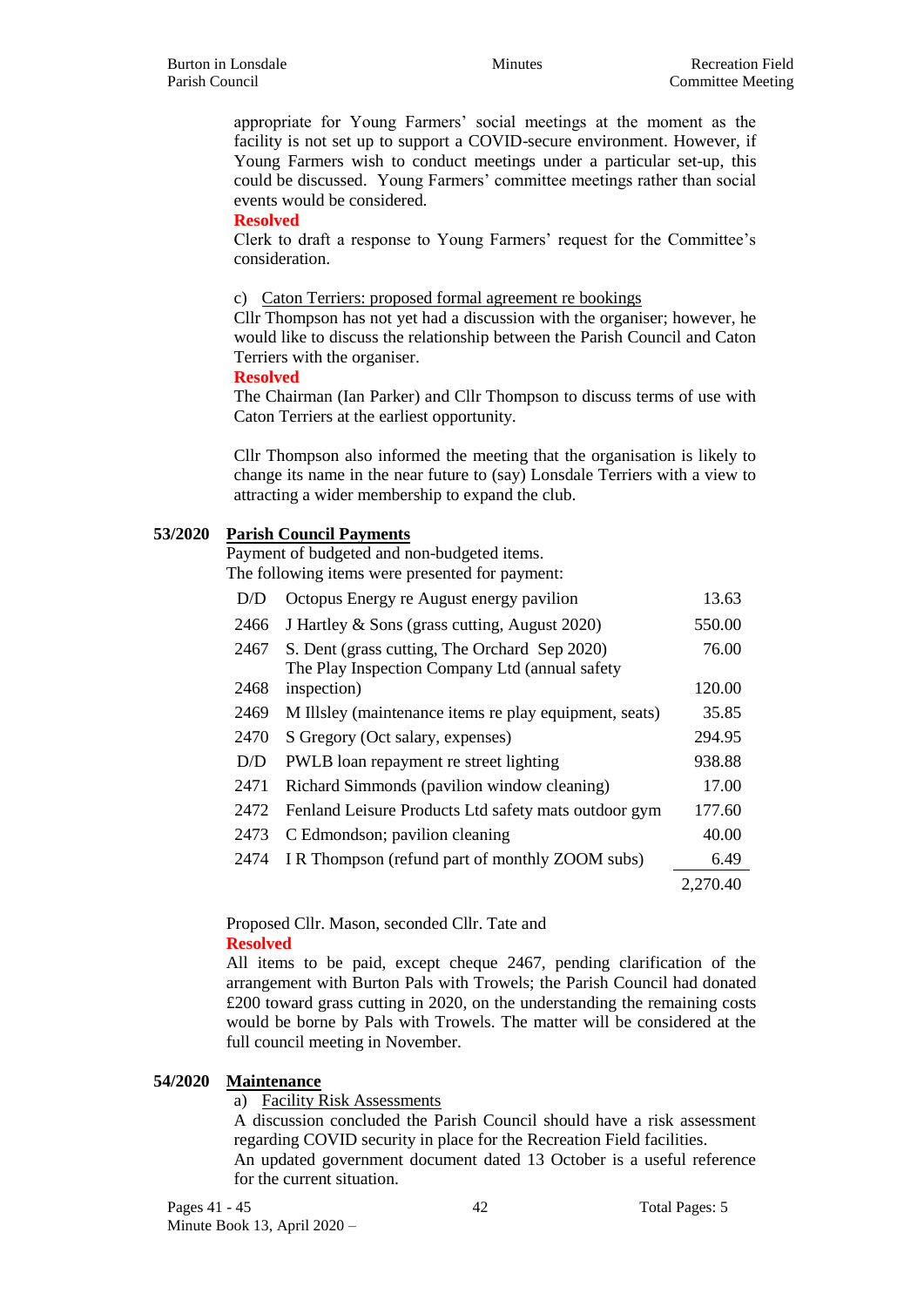## **Resolved**

Ian Parker to draw up a general risk assessment, including advising adherence to current government guidelines; to be circulated to the Committee for discussion and approval. The document to be kept on file and reviewed regularly, taking into account changing government guidelines; general notices to be put at entrance to the Recreation Field.

- b) Pavilion:
	- i. Maintenance items

Mike Illsley reported current items, incl. gents toilets lighting, up to date.

The Chairman thanked M Illsley for the work done and continues to do, for which the Council is very grateful.

ii. Water supply: leak detection; building's system upgrade report Leak detection

Cllr Thompson reported he had made no further progress investigating the water leak for a number of reasons, and would appreciate ideas from other Committee members. The ideas thus far:

- To try to find leak by digging/listening
- To replace the pipe, which relies on the landowner across whose land the pipe crosses
- To install a new pipe across the road outside the main entrance to the Field, using an existing supply which runs to Waterside Potteries.

Mike Illsley advised there are specialist leak detection companies, offering to make preliminary enquiries; the offer was accepted.

#### **Resolved**

Mike Illsley to investigate specialist leak detection provision and report to the Committee.

#### Hot water supply upgrade

Ian Parker reported all the plumbing is complete, however during the last 5 to 6 weeks, despite frequent reminders, Howsons have not yet returned to complete the work to connect the electric pump part of the upgrade. Until then the water is turned off, except when the toilet is in use for Field users. The system will not run correctly until the leak is detected and fixed.

- iii. Installation proposal for kitchen hatch In abeyance for the time being.
- iv. Fire Safety: risk assessment: progress report Email requesting fire safety inspection sent just prior to COVID restrictions; nothing has been heard since. Clerk to remind Fire Service.
- v. Outside Render: condition report; recommendations Mike Illsley advised re-assessing the render condition Spring 2021. **Resolved**

To re-assess render condition Spring 2021.

vi. Defibrillator Provision: Inspection report June-October 2020 Mike Illsley reported weekly visual inspections logged in notebook kept in Pavilion kitchen. All appears in order.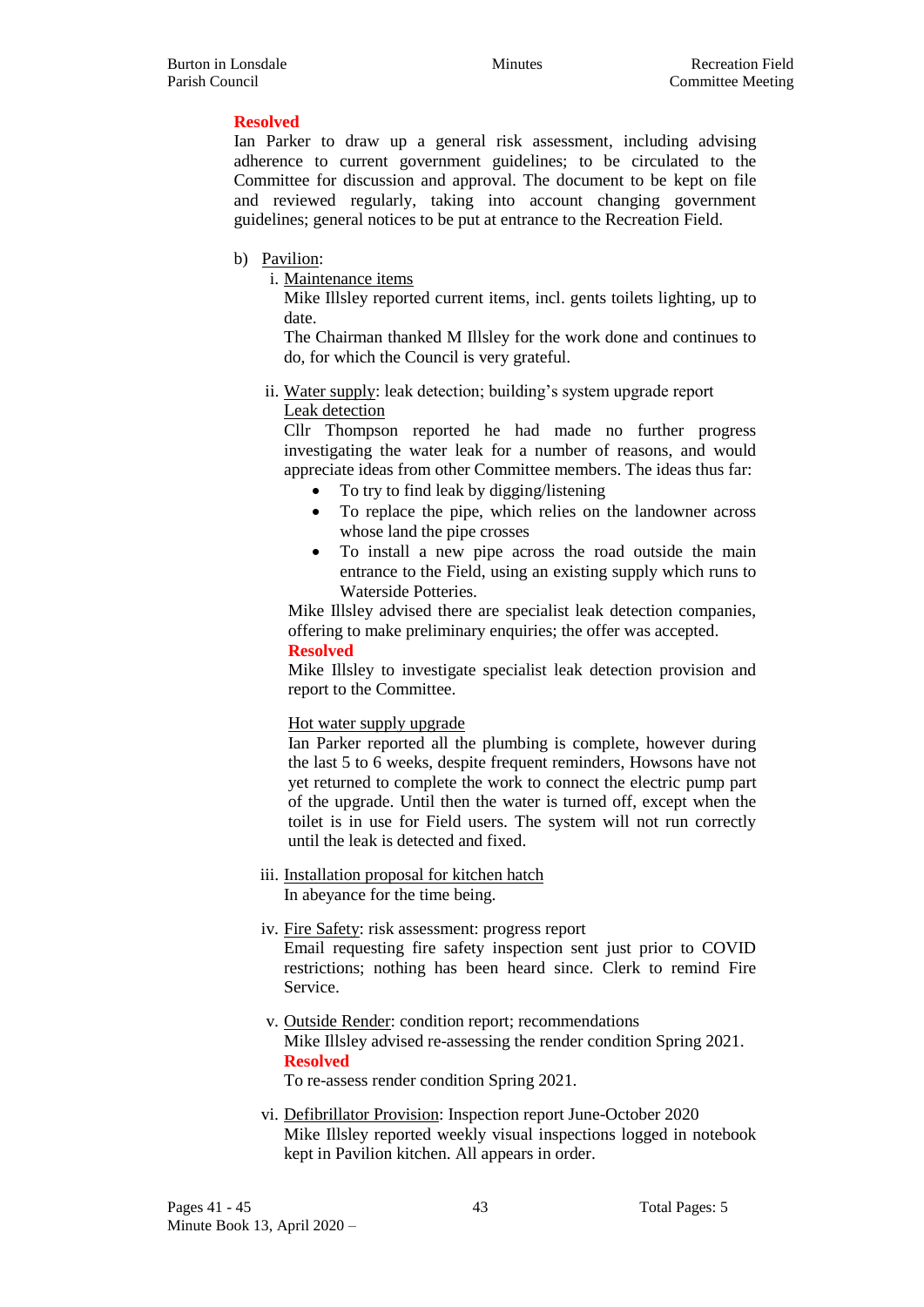- c) Recreation Field
	- i. Annual Safety Inspection 2020: all areas The annual safety inspection of all equipment was done in August; various minor items were identified and have been dealt with.
	- ii. Play Area: visual inspections; maintenance update Minor items identified in annual inspection, apart from fixing the wooden seat, which will not be secured. Roundabout pedal under-going repair.
	- iii. Furniture: proposal for picnic table(s), benches Mike Illsley will circulate further information in Spring 2021 about the picnic table for perusal by the Committee. The main consideration will be future maintenance. The bench has been repaired and re-painted.
	- iv. Outdoor Gym: visual inspection report; equipment maintenance Items identified in annual inspection have been dealt with apart from replacement safety mats for outdoor chest press; these have been delivered and will be installed imminently. Equipment supplier, Calloo, has agreed to look at two items of equipment (cross trainer and rower) free of charge.
	- v. Field drainage: proposed works: quote(s) received Mike Illsley contacted a contractor who has visited the site; a quote for this work as well as that to the car park and entrance is awaited.
	- vi. Grass Cutting: work during COVID-19 pandemic period Not discussed.
	- vii. Bike track: inspection & maintenance report Nothing to report; Mike Illsley asked if upgrade might be considered at a future date.
	- viii. Stone wall boundary adj. to road: adj. to Woodland Trust area; adj. to Bowling Green Cllr Thompson reported the wall is repaired as and when required.
		- ix. Car Park: surface & edging works; fence between play area and car park.

See item re field drainage above.

Fence between play area and car park: to be discussed at next meeting. Not highlighted in the annual inspection.

x. Proposed External Storage Unit: insurance Insurance not discussed. Cllr Thompson reported the ground surface has been prepared; now awaiting confirmation from Craven District Council that planning permission is not required, as the structure is of a temporary nature.

#### **55/2020 MUGA**

- a) Replacement boarding: progress report Work date to be fixed, taking into account COVID rules.
- b) Repainting Goal Posts: report; card/token operated meter: report Tennis posts will be re-painted in the next two weeks. Mike Illsley will continue to chase company for more information. At